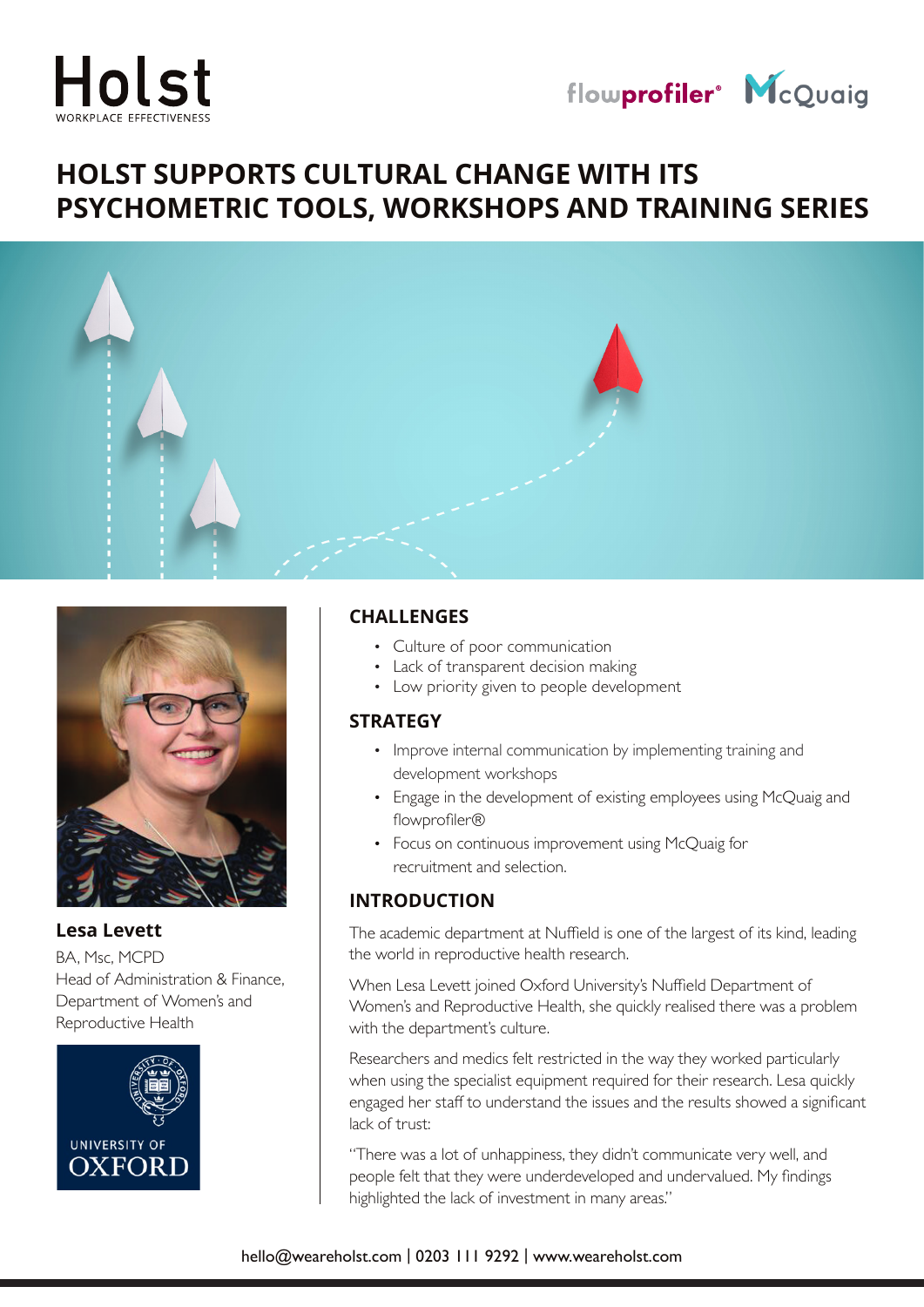# Holst

# **PROCESS**

Lesa's initial review was just the start of the process. As Lesa explains "I used McQuaig in my previous job and people were open to its use at Nuffield. For existing staff, I offered it as a development tool. We wanted staff to understand themselves better and felt that this in itself would lead them to feeling more valued."

The McQuaig Word Survey® was used to help existing staff understand their personality and behaviours, as well as their leadership capabilities.

Nuffield undertook the training provided by Holst to ensure the HR Team was up to speed to deliver in-depth feedback to staff, enabling them to help employees explore and understand their behaviours.

"We have now trained all our HR Team and they have their Level 2 McQuaig Accredited Interpreter and Level 3 Advanced McQuaig Interpreter qualifications to ensure that they are able to provide the highest standards of feedback and guidance to staff and managers."

The HR Team is now able to support staff in developing their personal development plans.

"The Holst Team is incredibly open and when we ask for help, they find appropriate, positive solutions. If we need additional staff trained, Holst assists. It is all included in our McQuaig licence."

Lesa then focused on the recruitment and selection process and found that the McQuaig Word Survey® is the 'go-to' report.

Lesa explains how it streamlined this process;

"The recruitment managers found it invaluable because it helped to generate interview questions and provided an insight into the individual prior to the interview. I personally like the interview questions and compare these against the job benchmark. I use a mixture of questions based on our core competencies together with McQuaig. We have found this really valuable in the whole process."

Lesa sums up the initial change:

"As a tool, it went hand in hand with my vision for the department"

What other measures were introduced to support the changes?

Fortnightly feedback helped Lesa understand where the pinch-points in the department were and where a manager might be struggling. The results were combined with training days involving strategy workshops. Selected staff were divided into groups to feedback on strategic changes.

"The workshops were powerful and helped to drive change"

"Lack of inclusive leadership was highlighted, with only senior leadership meetings conducted. Everyone wanted to collaborate with their team and be heard."

This led to the introduction of a completely new management structure. New working groups were created, focusing on people resources, research and education as well as a centralised executive team.

"Instead of the decisions being made solely by the departmental leaders, everyone is involved. Decisions are transparent with the minutes accessible to all"

flowprofiler<sup>®</sup> McQuaig

Lesa started a working group to look at inclusivity and has developed a behaviour charter.

"Instead of addressing bad behaviour when it happens, the behaviour charter sets out what we want. When we recruit with McQuaig, we can identify what we want to see in our candidates."

Lesa is looking to embed the charter and has embraced the opportunities to change culture with Holst through staff training.

"The training, provided by Holst, helped staff understand their McQuaig profiles which in turn helped them to understand their colleagues too. It highlighted the similarities and differences in how we can work, communicate and respect each other better."

McQuaia eoflow resilienceflow motivationflow® the flowprofiler<sup>®</sup>